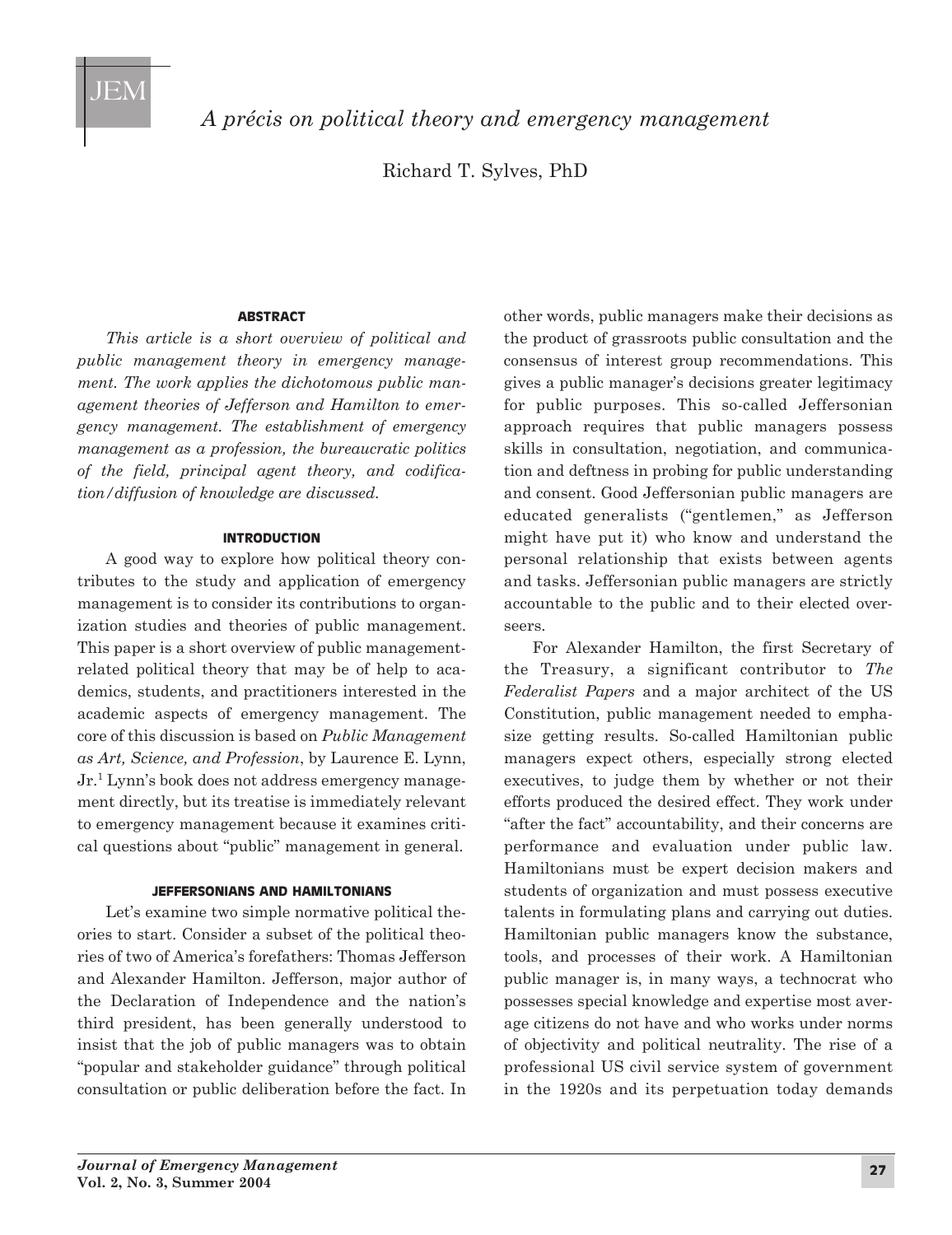well-educated public managers. Moreover, the complexity and vast array of public problems and governmental responsibilities demands managers who possess specialized knowledge and technical abilities.

In the course of their work, emergency managers cannot simultaneously behave as both good Jeffersonians and good Hamiltonians. The two theories point to two fundamentally different ways to approach public management. Though the two theories may be compatible in some rare circumstances, they ordinarily stand in basic counterpoint to one another. Emergency managers need to understand the difference between these theories and understand that they may often have to choose one or the other to work effectively. If they understand these theories, they will be empowered to make more informed decisions in the course of their work.

## **POLITICAL THEORY AND PROFESSION**

What is a profession? A profession is an occupation that is esoteric, complex, and discretionary. It requires theoretical knowledge, skill, and judgment that others either do not possess or cannot easily comprehend. Theory-grounded knowledge is the basis of most professions. Professions occupy a position of legal and political privilege that protects them from competing professions.2 Professions sanction theory and application, something emergency managers must fully appreciate.

Once a person masters the abstractions and methodologies of a profession, he or she enjoys more autonomy in the work he or she does. To enter a profession, education and training in a professional program are needed to achieve mastery of the necessary abstract concepts. Alexander Hamilton would favor a government management workforce staffed largely by professionals.

Professions often rely on universities and colleges to educate and train skilled staff, since people at these institutions are experts at imparting abstract knowledge. Professionals in most careers must have suitable credentials to compete, and universities or colleges are able to convey these credentials. Some professions draw status from their clients. However, the range of clients for physicians, lawyers, and emergency managers, for example, is so broad that the

status of these professions cannot reasonably be related to the status of the many client groups they serve.

Disputes regarding who may officially accredit emergency management education programs and who may certify people as qualified emergency managers will profoundly affect whether and how emergency management evolves as a profession.3 Theories and concepts are engines of knowledge creation, but in emergency management, the matters of developing and testing theories and deciding what constitutes knowledge may well be determined by the authorities and interests that win accrediting and certification powers.

Why is abstract thought important in a profession? Abstract reasoning produces measurable, generalizable knowledge that can be validated in many contexts. In other words, generalized knowledge has explanatory power across a wide variety of cases and circumstances. Abstraction and generalized knowledge help researchers transcend single case studies to see how they apply in the wider world. Abstraction enhances the value of experiential learning by enabling those with field experience to collect empirical evidence amenable to analysis by themselves and by others, most particularly those working to add predictive power to the theories they test and develop. Abstraction provides a basis for improved qualitative and quantitative examinations of social and physical phenomena, including catastrophic events. Abstract reasoning facilitates the coproduction and exchange of knowledge between people of different scientific disciplines, which is essential in emergency management work.

Is emergency management evolving as a profession? Tierney, Lindell, and  $Perry<sup>4</sup>$  think it is. Waugh, Sylves, and others<sup>5</sup> concur and have explored this question at length, as have Drabek et al.<sup>6</sup> If those working in this field succeed in establishing their work as a profession, they have to do so by building on and enriching the theory that applies to it. Lack of theory or weak theory undercuts emergency management's authority and contributes to its marginalization—something dangerous in an era of occupational competition from the realm of homeland security. Emergency management as a field achieves greater legitimacy when its core concepts have currency in the physical and social sciences. Conversely, physical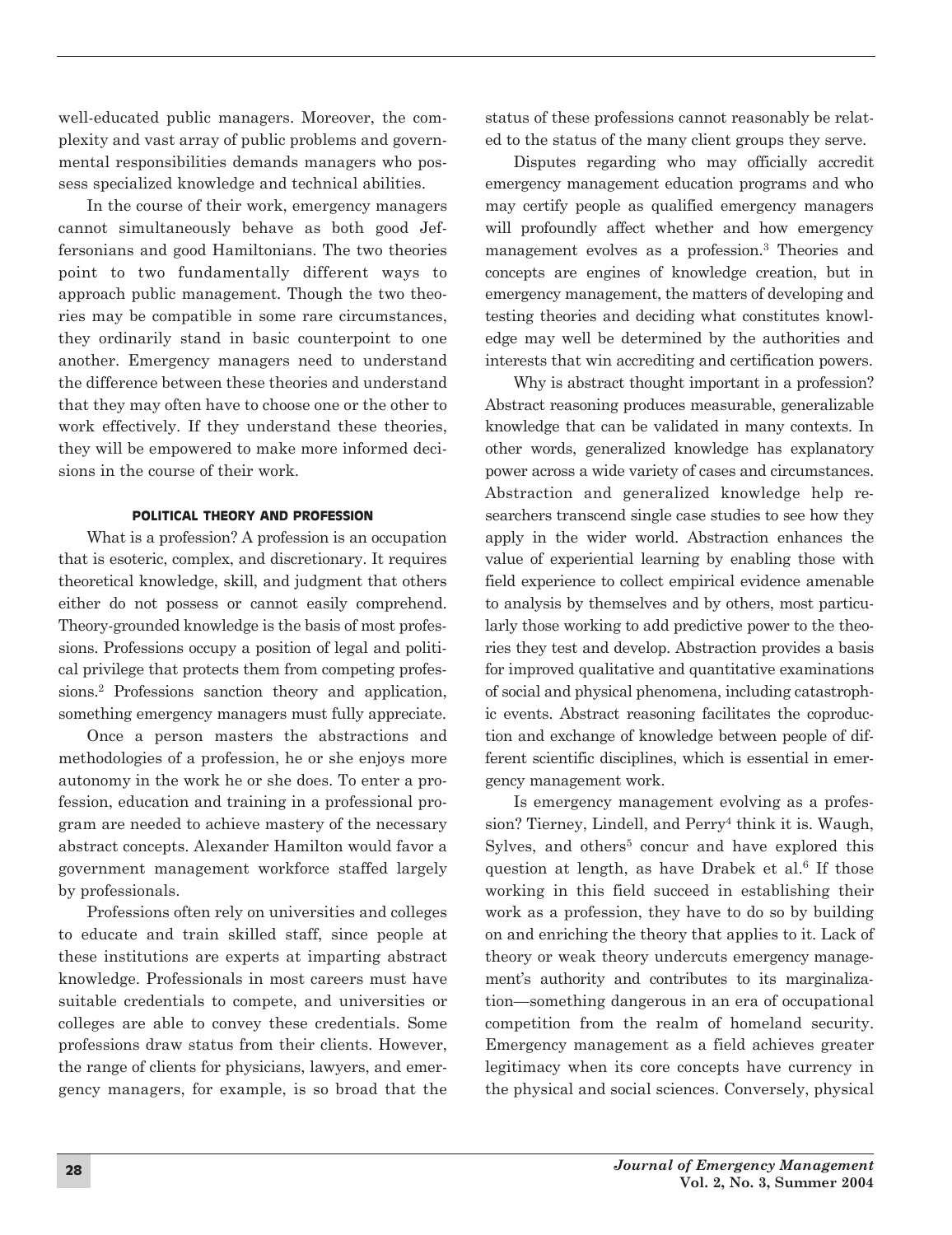and social scientists are likely to contribute to the theory and conceptual growth of emergency management and disaster studies if they conclude that this is a knowledge-driven, research-supportive realm.

If emergency management becomes a serious profession, it would be reasonable to expect that the recommendations of emergency managers to top government officials would be respected and acted upon, owing both to the merit of the recommendations themselves and because the recommendations were made by those with acknowledged expertise. If political officials do not consider emergency managers as part of a specialized, knowledge-based profession, they might conclude that their own judgments are as valid as those of emergency managers.7 In other words, emergency managers would lack "authority of expertise." Emergency management would be seen as a body of unsophisticated skill sets imparted to others through simple, one-directional training. Worse still, it might reasonably be assumed that anyone could perform emergency management tasks because the field is so ill-defined or based on easily learned behaviors. Emergency managers would be viewed as interchangeable functionaries carrying out relatively simple tasks with clerk-like efficiency during disaster intervals.

This conceptualization may appeal to Jeffersonians because it rests on simplification, facilitates mobilization and participation of unskilled volunteers, and maximizes political control and grassroots political responsiveness. However, for Jeffersonians, there is not much use for emergency managers between disasters. They have no role in mitigating disasters in a sophisticated way and are neither wellsuited to address the causes of disaster nor likely to understand the complex, multifaceted ramifications of disasters and emergencies.

# **EMERGENCY MANAGEMENT THEORY AND BUREAUCRATIC POLITICS**

Study of bureaucratic politics can also be applied to emergency management theory. According to Hugh Heclo,<sup>8</sup> political administration is "office-using by people in a variety of circumstances at the top of the executive branch of government." Statecraft is "using and risking

political power through action," i.e., political leadership times bureaucratic power. Bureaucratic politics are conducted quietly and skillfully behind the scenes, with possible strategic reversals, caution, and contentment with sharing credit for good results. A person needs these attributes in order to conduct good statecraft.

Some scholars of public management and bureaucratic politics impart knowledge by observing and recounting field experiences and try to produce applicable principles, referred to as "best practices," based on those observations. Chester Barnard<sup>9</sup> is the exemplar of the best practice approach. He sees practice as the basis for scholarship rather than scholarship as the basis for practice; the practitioner draws the picture for the observer. James Lee Witt's book about his experiences directing FEMA provide a perfect example of this approach.10

Another set of scholars creates knowledge based on empirical validation of useful propositions derived from models. Simon et al.'s *Public Administration*<sup>11</sup> and Graham Allison's *Essence of Decisions*<sup>12</sup> epitomize this social scientific approach. They see scholarship as a basis for practice, also known as the "applied heuristics" (seeking solutions by trial and error) approach. Analytical approaches and models were the early basis of policy analysis. They allow for experimentation, help public managers deal with "messy" realities, and help public managers produce adequate explanations for puzzling things. When applied to particular situations, they offer reasonable insights that improve a manager's effectiveness.

To summarize, those using reductive approaches seek support from practitioners while those using analytical approaches seek support from academics. "Best practice" reductionist views of public management have been criticized because they are often not good guides to scholarship, teaching, or practice. However, according to  $Lymn$ <sup>1</sup> some case studies, especially those showing how public executives shape the institutional frameworks for policymaking and execution, have been useful contributions to theory knowledge. Executives shape the contexts that affect public policy in both the short and long run.

Within the subfields of the physical and social sciences (e.g., meteorology, seismology, sociology,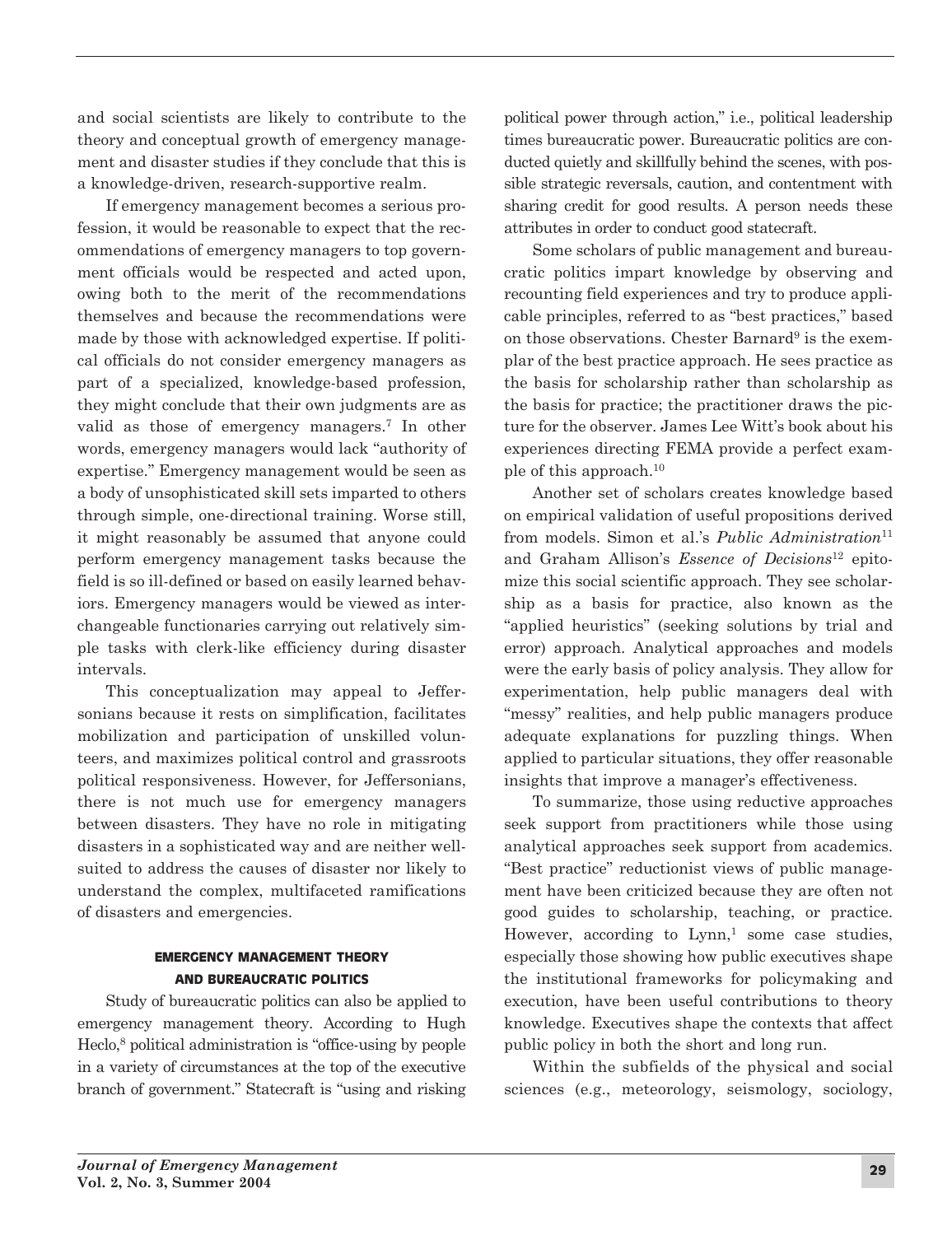policy studies, epidemiology, emergency medicine, engineering, et al.), there is an incredible range of analytical approaches to the study of disaster. Those advancing the analytical approach to the study of disaster have benefited from advances in high-powered computing and the development of sophisticated software programs (e.g., computer-based data analysis, Geographical Information Systems, HAZUS, etc.).13 Emergency managers and students of emergency management must embrace analytic approaches and tools in order to advance disaster study and research.

However, the generalization sought by analytical approaches overlooks the principle of reality as a social construct rather than an objective construct that is the same for all observers. Some scholars working in the disciplines of sociology or political philosophy maintain that organizations, including government organizations, are systems of socially constructed and cognitively ordered meanings.14 Empiricism, which is the collection of information about the physical and social "real" world, and which is so essential to analytical approaches, loses out if social constructionists routinely discount empirical, scientific information as merely the product of individual interpretations of reality and personal belief systems.

Today, constructivist theory is widely popular in many academic realms, including disaster sociology.15 This author is not advocating the dismissal of social constructionist research, because it has an important place in the intellectual sphere of emergency management. However, social constructionism and its variants do not represent the only intellectual paradigm applicable to emergency management. Several alternative theories and paradigms, some facilitating links between the physical and social sciences, are of more practical use to emergency managers than is social constructionism.

### **EMERGENCY MANAGEMENT AND PRINCIPAL-AGENT THEORY**

Principal-agent theory assumes that managers have no way to observe whether their agents (subordinates) carried out the instructions they issued as principals. In addition, agents may hide information from principals or may use the information in ways inconsistent with what the principal wants. Principal-agent theory gives rise to performance contracting studies and involves refining situational logic.16

Principal agent theory is highly applicable to the world of emergency management.<sup>17</sup> Government emergency managers work in a universe of federal, state, local, and private sector agencies. An immense amount of government emergency management involves working with private contractors and volunteer organizations. Information flowing between agents and principals influences the decisions of principals in matters of fund distribution, budgeting, planning, program administration, and management in general. Emergency managers might be wellserved by applying integrated noneconomic factors and structured economic analysis to help ensure that agents addressing disaster-related needs are better guided toward achieving the goals of the principals.

"Working the seams" is part of principal-agent theory. According to Richard Elmore,<sup>18</sup> public managers must know how to work the edges of administrative-legislative interaction, intergovernmental relations, agencies, and interest groups. They need technical and analytical knowledge to do this. Their world is composed of agents, seams, and a technical core. Elmore's contributions are immediately relevant to emergency managers.

Charles Lindblom's<sup>19</sup> theory of partisan mutual adjustment seeks to explain how public managers behave in governing relations. Lindblom's theory gives emergency managers a guide to surviving in a world of partisan political competition among political actors and reinforces the findings outlined in Heclo's book, *Government of Strangers*. <sup>20</sup> Heclo's world is one in which political appointees interact with top civil servant administrators in a system of organic interdependence, something commonly found in emergency management in the United States.

Michael Barzelay's *Breaking Bureaucracy* stresses customer satisfaction and advises public managers not to take their subordinate's resistance to change personally.21 The Clinton "reinventing government" era gave low-level administrators more power, and these administrators needed education and training to help them maximize this opportunity. Under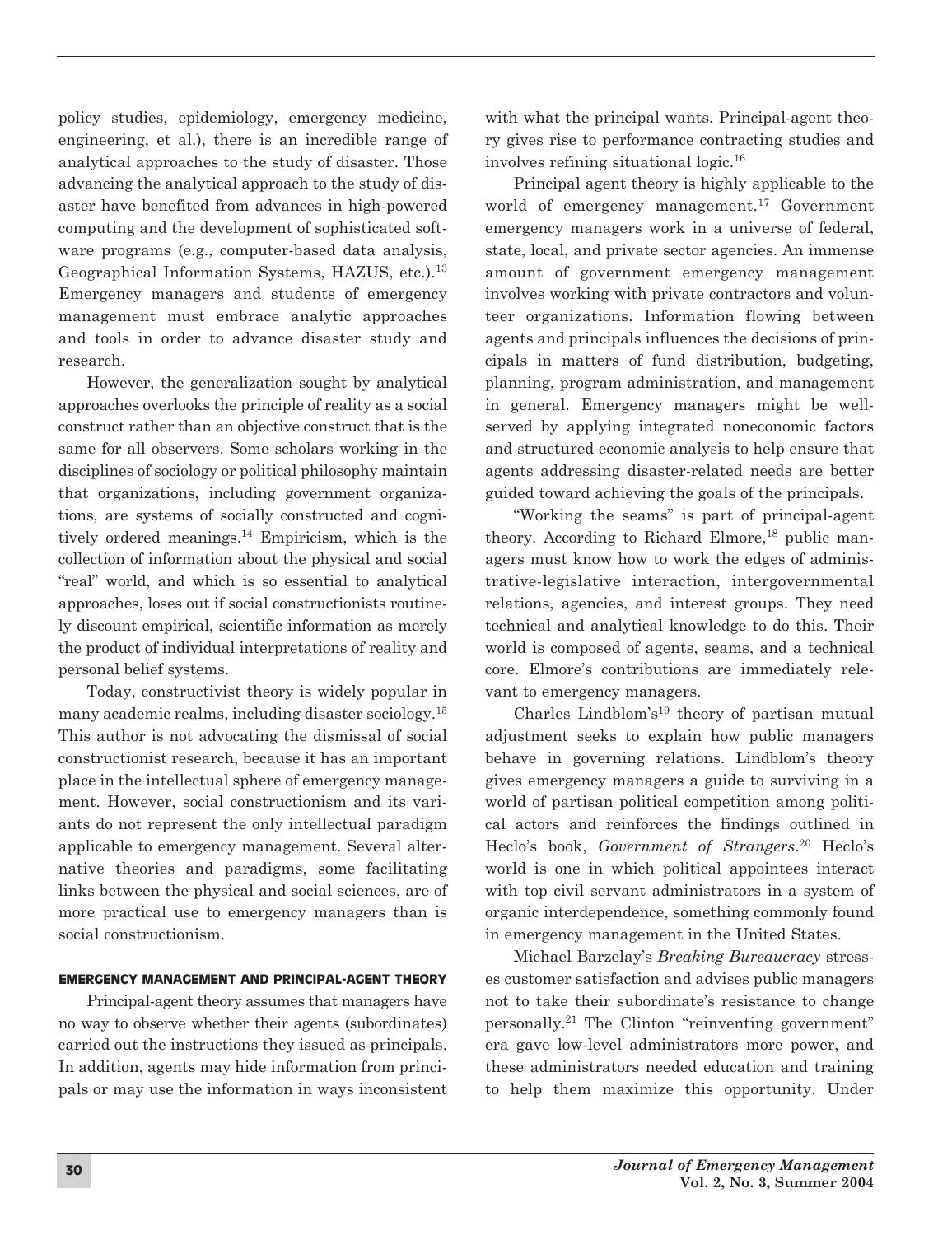James Lee Witt, the Clinton era FEMA assiduously embraced this movement. Customer satisfaction in government work has a ring of Jeffersonianism. Clearly, no profession can afford to ignore customer satisfaction very long without losing credibility. However, while customers may help professionals identify unmet needs, in no profession do customers actually define the nature of professional work.

## **KNOWLEDGE CODIFICATION AND DIFFUSION ISSUES**

In any organization, experience and action are based on a blend of tacit, or uncodified, knowledge and structured, codified knowledge. Tacit knowledge is vague and depends on sharing expectations and values through social relationships. Codified knowledge is impersonal and learned through thinking and reasoning, not social relationships. To manage well, do emergency managers need to operate in face-toface forums (consensual, democratic, Jeffersonian, and based on uncodified knowledge)? Or might they achieve their goals by imparting technocratic knowledge produced from data analysis, experimentation, Hamiltonian principles, and codified knowledge?

Lynn22 makes a worthwhile distinction about whether codified knowledge is diffused or undiffused knowledge. Diffused codified knowledge is written down and openly available so that audiences outside government can use it. If knowledge is codified but not diffused, it is contained within the bureaucracies. Someone could only master this knowledge if they worked inside the bureaucracy and learned the internal rules. If knowledge is diffused but not codified, those entering public management positions from the outside stand little chance of coordinating the work of others unless they receive help from those inside or have time to learn the uncodified information as government employees. To succeed, a public manager would have to "learn the agency," typically from mentors.

Unfortunately, a considerable share of federal emergency management knowledge, if recorded at all, is partially codified but not sufficiently diffused beyond the agency. The Code of Federal Regulations for emergency management sets forth the core rules of federal emergency management, but it does not elucidate the essence of what emergencies and disasters are, and it does not

explain how to actually do emergency management work. Some federal emergency managers have codified their expertise, but much of this information resides within the bowels of various agency offices. A possible exception is the Department of Homeland Security (formerly FEMA) Emergency Preparedness and Response Directorate which disseminates codified emergency management knowledge and trains state and local authorities and managers. However, according to former FEMA official William Cumming, "the real disaster tradition was oral, not in writing, and ad hoc rather than procedural."23

Moreover, FEMA and its progenitor agencies lacked "history divisions" (common at the Department of the Army, Department of Energy, Nuclear Regulatory Commission, NASA, etc.) or institutional memories that were more than merely the recollections of employees who have worked there. A fiefdom or cult of personality results when management knowledge is both uncodified and inaccessible. (Such may have been the case in J. Edgar Hoover's FBI many years ago.) Management control becomes highly personalized, unreviewable, and unappealable. Some fear that the advancement of emergency management largely depends on high-profile, charismatic figures chosen to lead agencies like FEMA or state and local emergency management agencies. If emergency management know-how depends heavily on a cult of personality, there is little hope emergency management will be professionalized.

In uncodified but diffused situations, clans are the norm, and people learn by being socialized. Those selected to join the US Diplomatic Corps face this type of situation. While diplomatic histories are many, those Americans who endeavor to become diplomats must learn how to operate through the State Department's Diplomatic Corps before they are officially entrusted to do official US diplomatic work. Certain first responder emergency management occupational specialties (fire services and law enforcement) put great emphasis on socialization and mastery of uncodified knowledge and codified knowledge not widely diffused to those outside the occupational specialty. If emergency management is basically learned through apprenticeships within emergency management agencies, few academics will be drawn to the